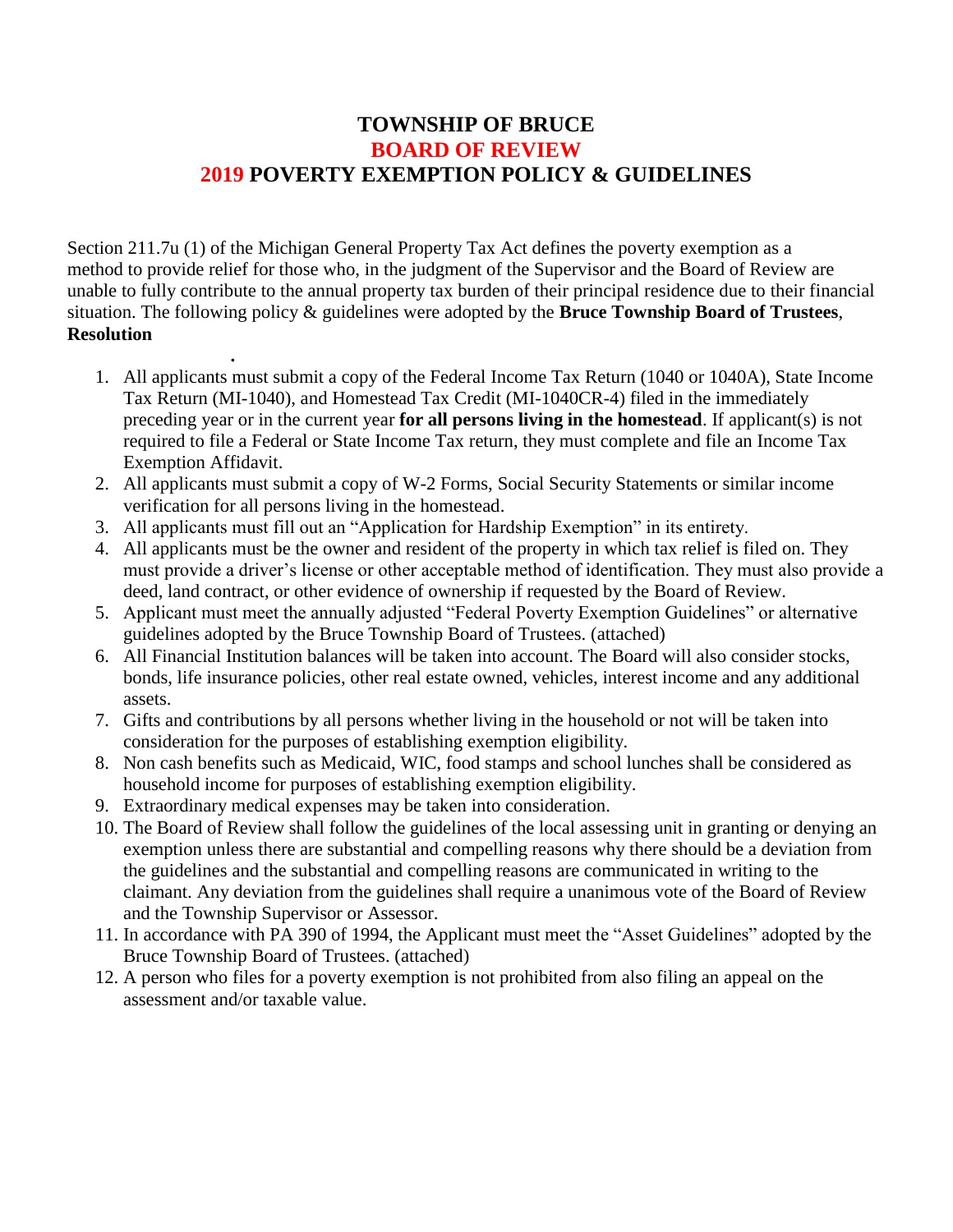**APPLICANT:** Your application for poverty exemption **will** be denied if:

- 1. Your Application for Tax Exemption is not filled out completely or includes inaccurate information.
- 2. Savings Account, Checking Account, Investments, Interest Earnings, Dividends or other liquid assets either in total or individually meet or exceed double the amount of the current annual property tax obligation.
- 3. Applicant does not otherwise meet the asset levels set by the local governing body.
- 4. Recreational Vehicles\* owned or leased in total exceed the amount of the current asset guidelines.
- 5. If you own, and are receiving rents from other real estate, excluding your homestead.
- 6. If you own, or are buying, other real estate *i.e. Summer Cottage, Vacant Land (acreage or lot), Camping Lot*.
- 7. Total Household Income exceeds eligibility guidelines as adopted by the Township Board of Trustees.

\* *Recreational vehicles include snowmobiles, boats, camping trailers, travel trailers, motor homes, Jet skis, motor cycles, off road vehicles, or anything else which may be considered a recreational vehicle.*

# **TOWNSHIP OF BRUCE**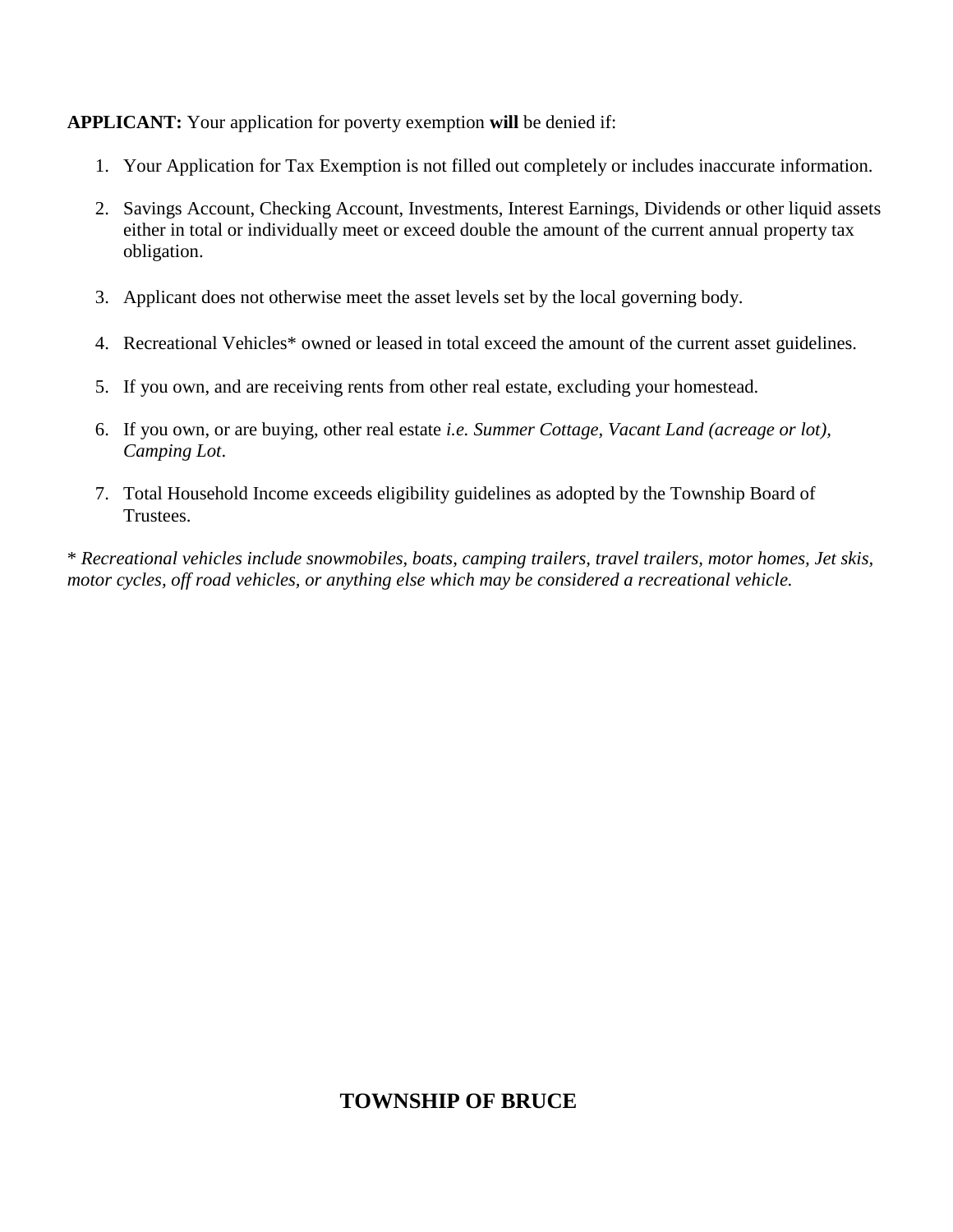### **BOARD OF REVIEW 2019 GUIDELINES FOR APPLICANTS REQUESTING CONSIDERATION FOR POVERTY EXEMPTIONS**

All applicants must obtain the proper application from the Township Assessor's Office. Handicapped or disabled applicants may call the Assessor's Office at (586) 752-4585 ext. 200 to make necessary arrangements for assistance.

Applicants may be eligible for consideration if they meet the following poverty guidelines.

| PERSONS IN<br><b>HOUSEHOLD</b> | HOUSEHOLD INCOME    | <b>BOARD OF REVIEW ACTION</b>                                                                                                                                                             |
|--------------------------------|---------------------|-------------------------------------------------------------------------------------------------------------------------------------------------------------------------------------------|
|                                | $$0 - $12,140$      | Total Tax exemption or tax liability of not more than<br>3.5% of net income.                                                                                                              |
|                                | $$12,141 - $18,212$ | Try to establish Taxable Value so that the total tax<br>liability is 3.5% of household income plus any relief<br>granted by the Michigan Homestead Tax Credit<br>(maximum credit \$1200). |
|                                | $$18,213 - $27,318$ |                                                                                                                                                                                           |
|                                |                     | Try to establish net tax liability after Homestead Tax<br>Credit within 5-10% of income depending on<br>specifics of application.                                                         |
|                                | Over \$27,319       |                                                                                                                                                                                           |
|                                |                     | Generally, no hardship relief will be granted.                                                                                                                                            |
| $\overline{2}$                 | $$0 - $16,460$      | Total Tax exemption or tax liability of not more than<br>3.5% of net income.                                                                                                              |
|                                | $$16,461 - $24,690$ | Try to establish Taxable Value so that the total tax<br>liability is 3.5% of household income plus any relief<br>granted by the Michigan Homestead Tax Credit<br>(maximum credit \$1200). |
|                                | $$24,691 - 37,035$  | Try to establish net tax liability after Homestead Tax<br>Credit within 5-10% of income depending on<br>specifics of application.                                                         |
|                                | Over \$37,036       | Generally, no hardship relief will be granted                                                                                                                                             |

For each additional person over 2 in the household, add \$4,180 to income levels to determine income qualifications.

# **Federal Poverty Guidelines Used in the Determination**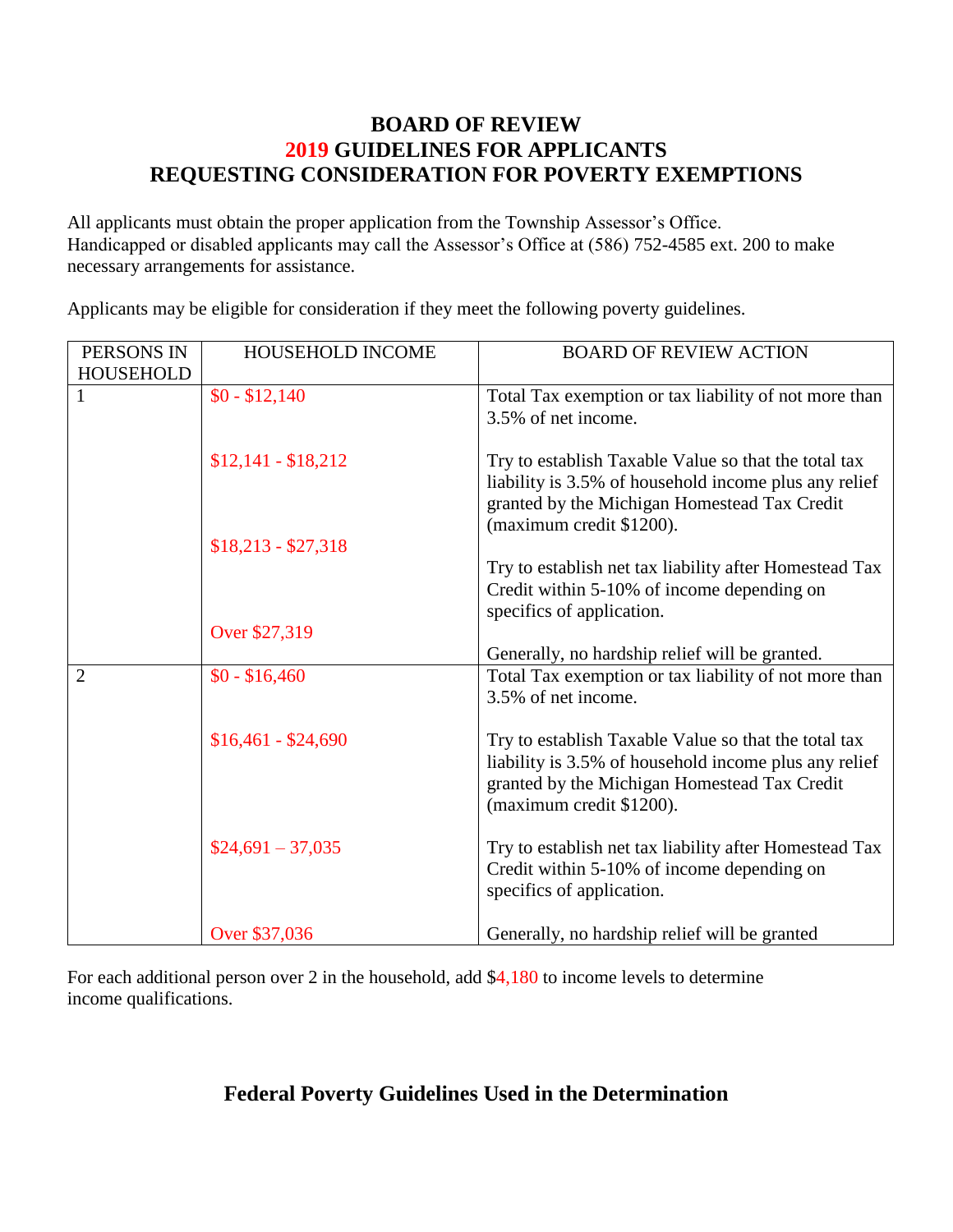#### **of Poverty Exemptions for 2019.**

MCL 211.7u, which deals with poverty exemptions, was significantly altered by PA 390 of 1994 and was further amended by PA 620 of 2002.

Local governing bodies are required to adopt guidelines that set income levels for their poverty exemption guidelines and those income levels **shall not be set lower** by a city or township than the federal poverty guidelines updated annually by the U.S. Department of Health and Human Services. This means, for example, that the income level for a household of 3 persons **shall not** be set lower than \$20,780 which is the amount shown on the following chart for a family of 3 persons. The income level for a family of 3 persons may be set higher than \$20,780.

Following are the federal poverty guidelines for use in setting poverty exemption guidelines for full exemption of the 2019 assessments. Partial exemptions may be granted with higher income guidelines.

| Size of Family             | <b>Poverty Guidelines</b> |
|----------------------------|---------------------------|
|                            | \$12,140                  |
|                            | \$16,460                  |
| 3                          | \$20,780                  |
| 4                          | \$25,100                  |
|                            | \$29,420                  |
| 6                          | \$33,740                  |
|                            | \$38,060                  |
| 8                          | \$42.380                  |
| For Each Additional Person | \$4,320                   |

The income guidelines shall include, but are not limited to, the specific income for the person claiming the exemption, and should also include anyone else who is living at or contributing to the claimant's household. Income includes:

- Money, wages, and salaries before any deductions.
- Net receipts from non-farm self-employment
- Net receipts from farm self-employment, (the same provisions as above for self-employment.)
- Losses from business, rentals and royalties and net operating losses which are no longer allowable deductions to household income according to the State of Michigan.
- Regular payments for social security, railroad retirement, unemployment, worker's compensation, veteran's payments and public assistance.
- Alimony, child support, and military family allotments.
- Private pensions, governmental pensions, and regular insurance or annuity payments.
- College or university scholarships, grants, fellowships, and assistantships.
- Dividends, interest, net rental income, net royalties, periodic receipts from estates or trusts, and net gambling or lottery winnings.
- Tax Refunds, gifts, loans, lump-sum inheritances, one-time insurance payments, and State and/or Federal non-cash benefits programs such a Medicare, Medicaid, food stamps, and school lunches

# **Asset Guidelines Used in the Determination**